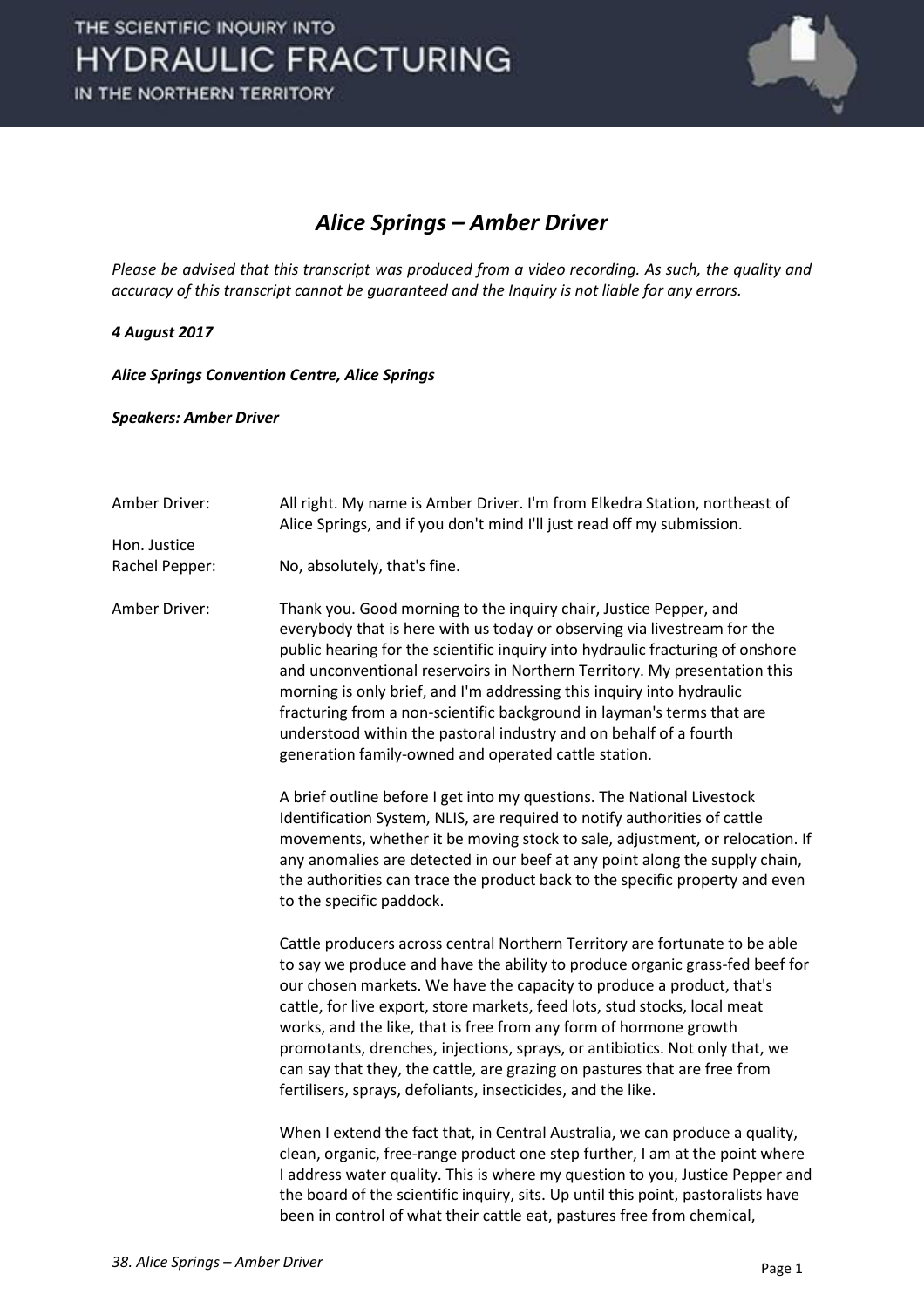

breathing clean, fresh air, and now with hydraulic fracturing occurring within our properties, we have lost the control of assuring that our water remains free from chemical residue. Given that cattle producers are in an industry in Central Australia that delivers clean, organic beef to Australia and markets all over the world, what ramifications do you see for our industry if well integrity through hydraulic fracturing is compromised and our water supply is no longer delivering clean drinking water to our stock, free of chemical residue?

 Any trace of chemical residue from hydraulic fracturing detected in our beef will void our organic status and, in turn, will destroy not only our business and reputation as organic beef producers, it has the potential to affect the entire Central Australian beef industry. How do you, or do you even know, when your wells have been compromised and there is chemical leaking into our water supplies that we rely on for our stock to drink? Do you have an obligation to pastoralists who rely on the flow of chemical-free water to remain chemical-free? And that's chemical residue. To protect our business of producing organic beef, what safeguards do you have in place to ensure that, if there is hydraulic fracturing occurring on properties or within our water basin, and the wells are compromised, you are not shutting down an entire industry that relies and stands by its branding, organic-certified beef?

 I put it to you that hydraulic fracturing is gambling with our business, our future livelihood, and that of our children and the generation to follow, and the integrity of an organic industry in Central Australia. Organic certification is being sought after and gained by many pastoralists. If hydraulic fracturing causes chemical residue on a property that has not yet applied for organic certification, this would end any chance of that property ever gaining organic certification. In turn, this would limit future growth and opportunity. The ramifications are extreme.

 An example of worth of organic status can be explained as follows: On the 19th of April 2016, a price grid sent out by Teys Beenleigh meat works in Queensland offered the following money. For a 700-kilo bullock, nonorganic certification yielded \$2421. The same 700-kilo bullock with organic status yielded \$3196. This is a 32% premium, which equates to \$775 per head. Central Australian pastoralists have the capacity to sell 600 bullocks per year, and if the organic status becomes void due to chemical residue due to hydraulic fracturing, the pastoralists stand to lose the organic premium of up to \$465,000 per year. \$465,000 per year.

 In my opinion, we cannot take a drill and see approach. This will be at our peril when chemical residue contaminates our properties and product. It will be too little, too late for our businesses when data collection that can only occur when you are in the field exploring shows that our water has traces of chemicals only associated with hydraulic fracturing. Thank you.

| Rachel Pepper: | Thank you very much. |
|----------------|----------------------|

Amber Driver: I do have two copies.

Hon. Justice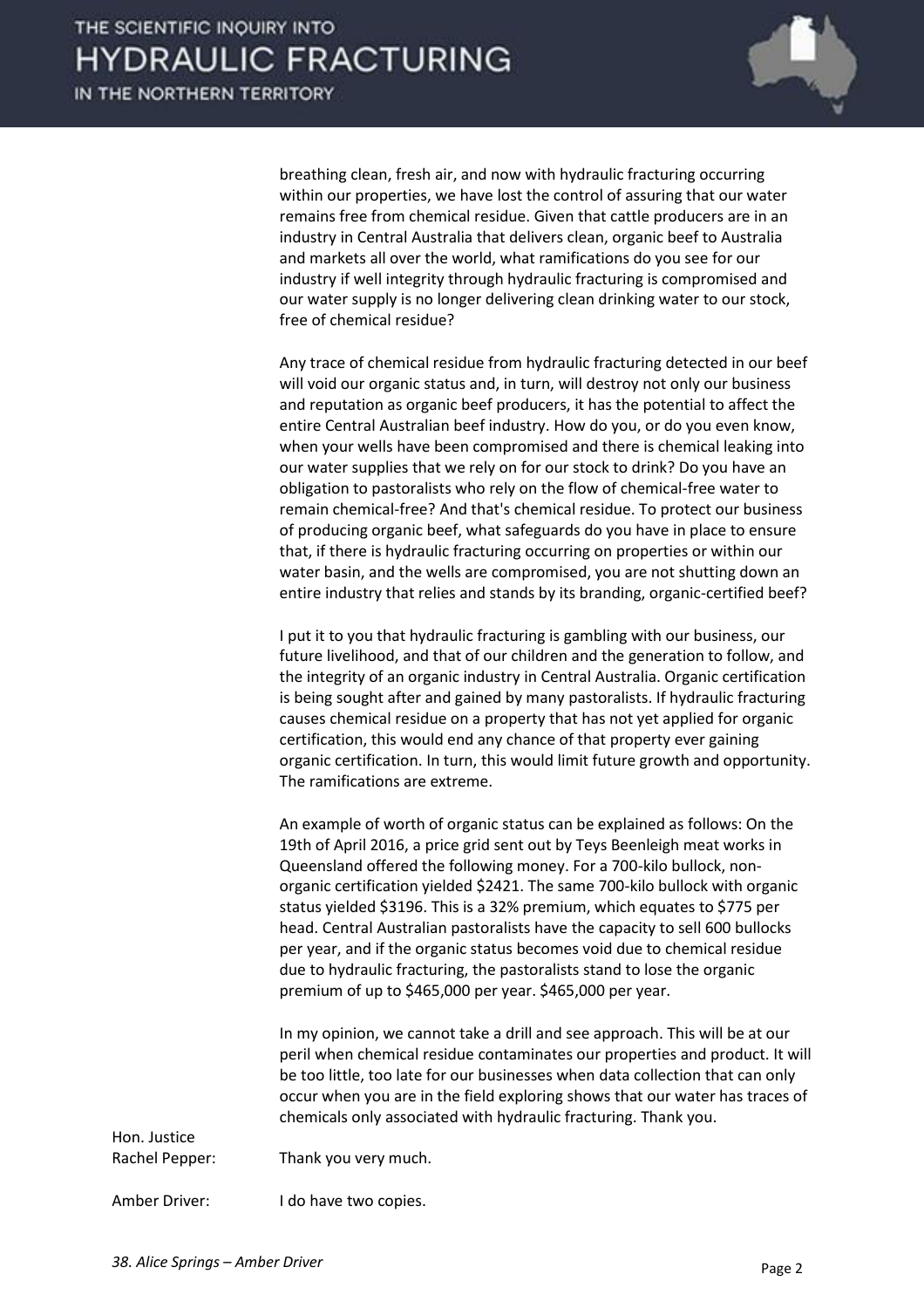IN THE NORTHERN TERRITORY



| Hon. Justice                   |                                                                                                                                                                                                                                                                                                                                                                                                                                                                                                                                                                                                                                                                                         |
|--------------------------------|-----------------------------------------------------------------------------------------------------------------------------------------------------------------------------------------------------------------------------------------------------------------------------------------------------------------------------------------------------------------------------------------------------------------------------------------------------------------------------------------------------------------------------------------------------------------------------------------------------------------------------------------------------------------------------------------|
| Rachel Pepper:                 | Excellent. If you can hand a copy of that to any of the people sitting at that<br>table, and that will be loaded onto our website. Thank you very much for<br>those figures and for that perspective as well, which we haven't been given<br>so far, so we're very appreciative of that, yes. Any questions? Yes, Dr. Jones?                                                                                                                                                                                                                                                                                                                                                            |
| Dr David Jones:                | Yes, Ms. Driver. I think we all are acutely aware of the possibility of<br>contamination by this industry by water or by air. Do you have any evidence<br>from your perhaps research about how the organic industry could perhaps<br>be compromised elsewhere, for example from US or Canadian experience?<br>That would be very-                                                                                                                                                                                                                                                                                                                                                       |
| Amber Driver:                  | From what experience?                                                                                                                                                                                                                                                                                                                                                                                                                                                                                                                                                                                                                                                                   |
| Dr David Jones:                | From US or Canadian experience, for example where there is an industry?<br>Or even inside Queensland, the CSG industry.                                                                                                                                                                                                                                                                                                                                                                                                                                                                                                                                                                 |
| Hon. Justice<br>Rachel Pepper: | Or South Australia.                                                                                                                                                                                                                                                                                                                                                                                                                                                                                                                                                                                                                                                                     |
| Dr David Jones:                | Or South Australia. Do you have any evidence from your industry colleagues<br>or in other areas of this issue having arisen?                                                                                                                                                                                                                                                                                                                                                                                                                                                                                                                                                            |
| Amber Driver:                  | I can do that information and look for that information, but I've certainly<br>seen, through Queensland and through a lot of social media sources and<br>news sources, that is a problem. I can't give you a scientific answer to that,<br>but I know that it has been a shared problem throughout Queensland that I<br>have seen myself.                                                                                                                                                                                                                                                                                                                                               |
| Dr David Jones:                | I guess it's not necessarily even so much a quantitative scientific measure,<br>it's perhaps just the perception of your customers that something mightn't<br>be right.                                                                                                                                                                                                                                                                                                                                                                                                                                                                                                                 |
| Amber Driver:                  | Well, really, from where I see, it's the potential of the well integrity. How do<br>you know if your wells have been compromised? We don't know because<br>we can't see them. This is a predicament, I feel, that we're in as a family.<br>Even if hydraulic fracturing is not occurring on our property, if it's on a<br>neighbouring property or within the water basin and the well integrity has<br>been compromised with a chemical residue, it's an unknown to me what<br>you're going to do or what's going to happen, because once that water is<br>pumped and our cattle are drinking it, it's too late for us. I'm answering your<br>question with a question, I realise, but |
| Dr David Jones:                | Well, basically what you're saying is adopt a precautionary principle rather<br>than waiting until it's too late.                                                                                                                                                                                                                                                                                                                                                                                                                                                                                                                                                                       |
| Amber Driver:                  | And how do you find out? That's the thing. As a pastoralist, as a pastoralist,<br>how do I get that information? Do I have to go to my bores every day and<br>test it? Is that up to me to do that? I'm not the one fracturing. Is it up to me                                                                                                                                                                                                                                                                                                                                                                                                                                          |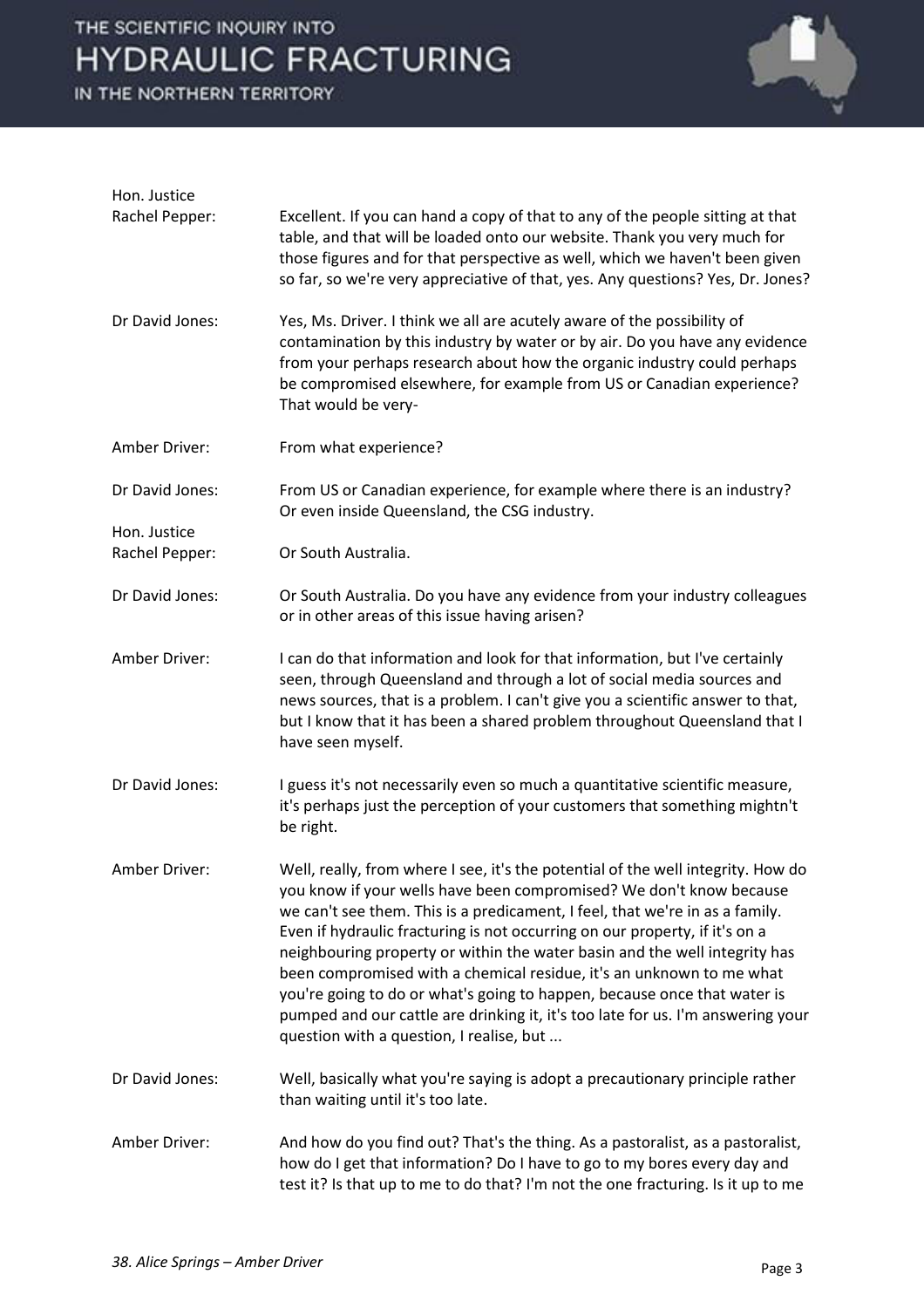IN THE NORTHERN TERRITORY



to add that to my job list every day, just to check that the well integrities of something that may be occurring in a area is not affecting me.

- Dr David Jones: Yes, you're quite right about that onus of proof and where it lies in terms of the margin regime.
- Amber Driver: Yeah, and that is also a concern.

Hon. Justice Rachel Pepper: Yes, Dr. Beck?

Hon. Justice

Dr Vaughan Beck AM: Thank you very much for your detailed presentation and alerting to us to the issue of organic produces. Can you give some indication of how many organic beef producers there are in the Territory, and what the herd number would be?

Amber Driver: I would love to give you those figures and I think ... I can't accurately do that without gathering some information for you. I'm not sure how to go about doing that, but I could certainly start getting on the phone and getting those numbers and asking the producers in our area. Organic certification isn't an overnight process. It can take up to five years.

Rachel Pepper: And it can be lost very easily, very quickly.

- Amber Driver: Absolutely, so in my point of view we have to be really mindful of that fact because if we're talking about developing and developing the north and Australia, within various ways, there's a big question mark that hangs over this because if we do have chemical residue come through hydraulic fracturing, you're not developing our industry.
- Dr Vaughan Beck AM: I well understand the point you're making.

Amber Driver: I'm going to make a note of that, actually, to produce some numbers for you on how many producers are currently organic-certified and how many are in that process, and try and get a snapshot of some numbers for you.

Dr Vaughan Beck AM: That would be very helpful, thank you. I know this is not going to give you any comfort, but I think it was last week we were visiting Queensland and we went to a number of properties that had hydraulic fracturing going on. One of the properties had 60 CSG coal seam gas wells, and it was a feedlot producer, so there was close integration. Badly they weren't organiccertified but there was a close interaction between CSG wells and beef feedlot producers, and we saw that in a number of other properties too. As I said, it doesn't give you any comfort, but just to let you know that there is a side-by-side development in terms of gas wells and beef production.

Amber Driver: Yeah, I take your point and I understand that, but I'm talking about organic.

Dr Vaughan Beck AM: I know.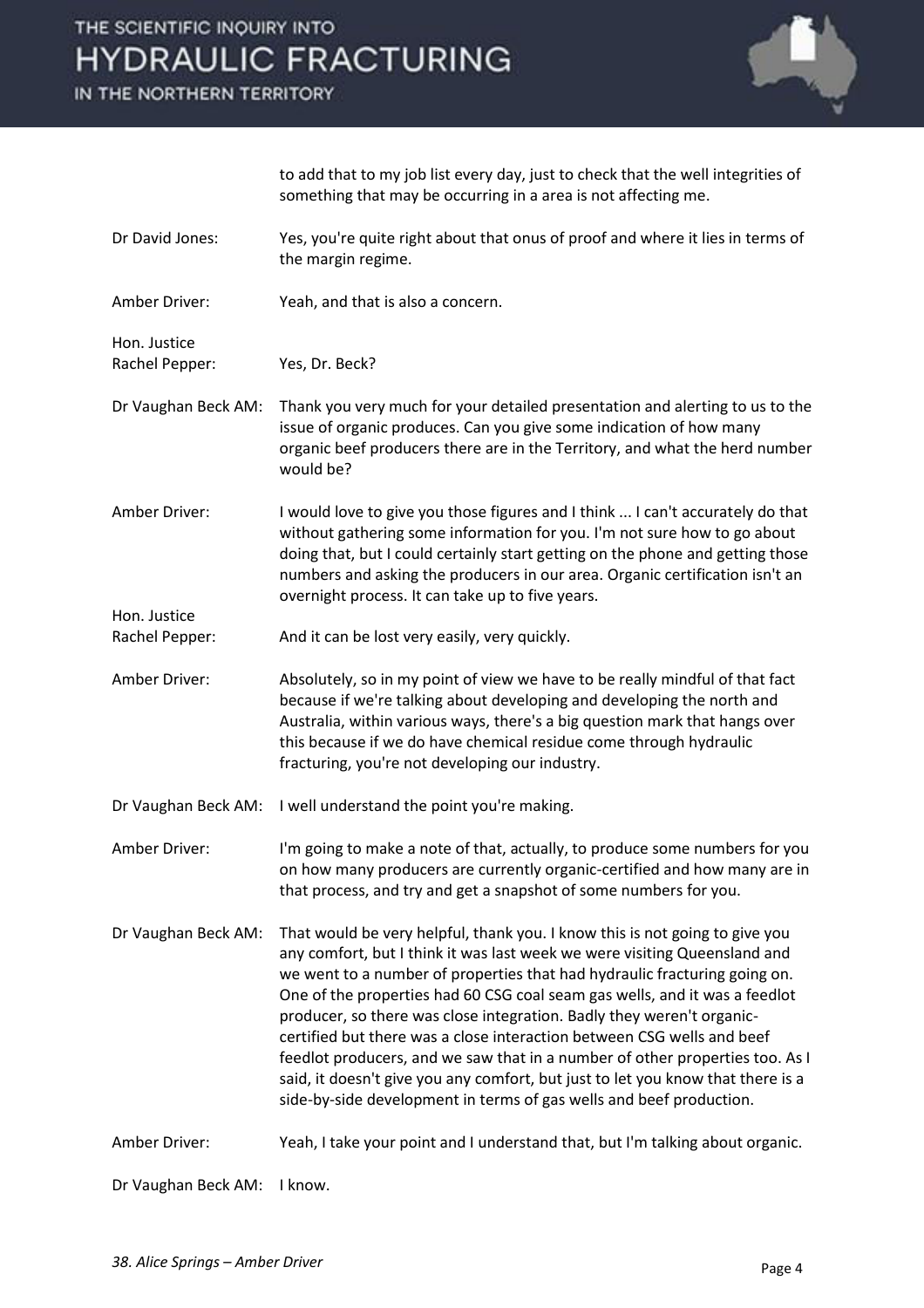IN THE NORTHERN TERRITORY



| Amber Driver:       | I don't know, because I don't know their situation, but it's a very strict set of<br>guidelines and there are a number of avenues that you have to get through<br>to gain those certifications. In Central Australia, we really are an anomaly in<br>that area because our pastures aren't fertilised, our water is clean, and our<br>cattle do not require any drenches, dips, worming. There is no import of a<br>chemical substance in the beef collectively in Central Australia, so it's a big<br>market that doesn't really occur much throughout Australia. More and<br>more, pastoralists are coming on board within organic movement and doing<br>the hard yards getting these certifications. Yeah, hence the presentation<br>today.                                                                                                                                                                                                                                                                                                                                                              |
|---------------------|-------------------------------------------------------------------------------------------------------------------------------------------------------------------------------------------------------------------------------------------------------------------------------------------------------------------------------------------------------------------------------------------------------------------------------------------------------------------------------------------------------------------------------------------------------------------------------------------------------------------------------------------------------------------------------------------------------------------------------------------------------------------------------------------------------------------------------------------------------------------------------------------------------------------------------------------------------------------------------------------------------------------------------------------------------------------------------------------------------------|
| Dr Vaughan Beck AM: | Thank you.                                                                                                                                                                                                                                                                                                                                                                                                                                                                                                                                                                                                                                                                                                                                                                                                                                                                                                                                                                                                                                                                                                  |
| Hon. Justice        |                                                                                                                                                                                                                                                                                                                                                                                                                                                                                                                                                                                                                                                                                                                                                                                                                                                                                                                                                                                                                                                                                                             |
| Rachel Pepper:      | Again, if you're able to obtain this information, give us an idea in due course<br>of how much this industry is worth, that would be quite useful as well.<br>Thank you. It's really important, thank you. Yes, Professor Hart.                                                                                                                                                                                                                                                                                                                                                                                                                                                                                                                                                                                                                                                                                                                                                                                                                                                                             |
| Professor           |                                                                                                                                                                                                                                                                                                                                                                                                                                                                                                                                                                                                                                                                                                                                                                                                                                                                                                                                                                                                                                                                                                             |
| Barry Hart AM:      | Could I just probe a little bit more in terms of the certification? In fact, if you<br>have a copy of the guidelines and could provide it to us, that'd be very<br>useful. But just wondering, rightly, you've pointed out the potential risks of<br>contamination of the groundwaters and the implications for the pastoral<br>industry. I'm just wondering whether the guidelines, the organic certification<br>guidelines, have any mention at all of water quality?                                                                                                                                                                                                                                                                                                                                                                                                                                                                                                                                                                                                                                     |
| Amber Driver:       | Look, we have to prove, and under strict testing, that our meat has no form<br>of chemical residue in it. Doesn't matter how it's going to get into the meat,<br>but that's the major concern for us. At the start of my presentation where I<br>talked about the National Livestock Identification System, if along any point<br>in the supply chain there is testing for chemical residue and it turns up, this<br>could be on your shelf in Coles in Sydney, through this NLIS system they<br>have the potential to trace it back to the meat works that processed, to the<br>track that took it there, to the property it came from, to the person they<br>bought it off, to the paddock it was born in. That's a National Livestock<br>Identification System, so really, any point along that chain, that's why I<br>added that in. It's just to provide you, I'm not sure if that's-                                                                                                                                                                                                                  |
| Professor           |                                                                                                                                                                                                                                                                                                                                                                                                                                                                                                                                                                                                                                                                                                                                                                                                                                                                                                                                                                                                                                                                                                             |
| Barry Hart AM:      | No, no, that's fine. I mean, it's not that the groundwater is devoid of<br>chemicals. It does have chemicals in it. Not contaminants in that sense. One<br>of the issues that we have in terms of applying a risk approach to it is we<br>need to, taking your leaky well example, we need to assess what's the<br>likelihood, the probability of that occurring, and then we need to think, or<br>get as much quantitative information as we can, about what's the<br>consequences? Then we've got a potential of who's going to use that water,<br>let's say contaminated water. It's the pastoral industry, so that's where your<br>beef comes into consideration. It's the aquatic ecology, and that's humans<br>potentially. That's where what you're just been giving us information on is<br>very useful in terms of us trying to work out what other chemicals that<br>might come from hydraulic fracking into the water column, into the<br>groundwater resource, and then potentially then off to the beef. We're<br>coming back a stage, if you like, on your process that you say certification |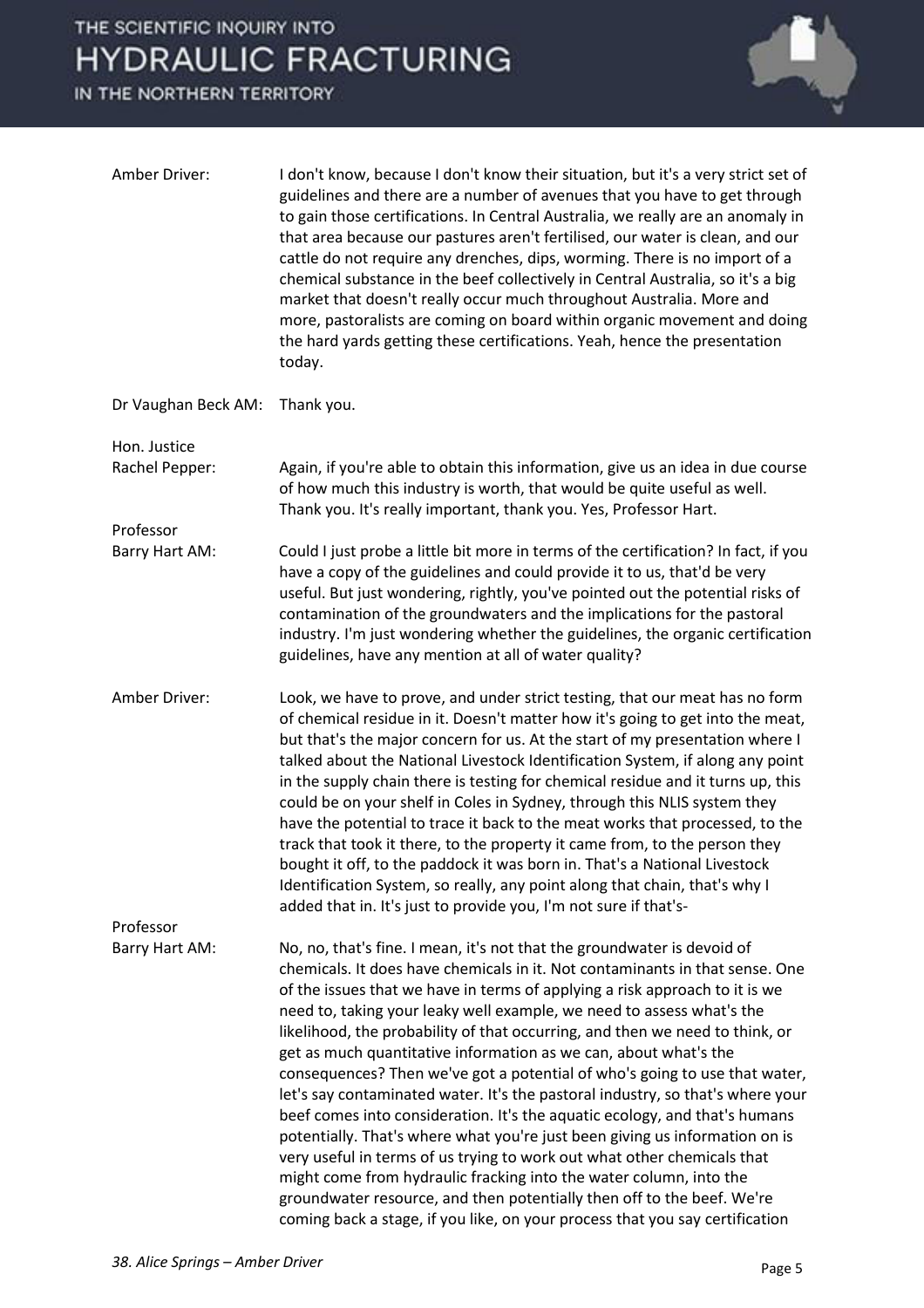IN THE NORTHERN TERRITORY



requires, anywhere it occurs, we're very focused on the water component, it's very focused on drinking.

| Amber Driver:                  | Yeah.                                                                                                                                                                                                                                                                                                                                                                                                                                                                                                                                                                                          |
|--------------------------------|------------------------------------------------------------------------------------------------------------------------------------------------------------------------------------------------------------------------------------------------------------------------------------------------------------------------------------------------------------------------------------------------------------------------------------------------------------------------------------------------------------------------------------------------------------------------------------------------|
| Professor<br>Barry Hart AM:    | Stock drinking water.                                                                                                                                                                                                                                                                                                                                                                                                                                                                                                                                                                          |
| Amber Driver:                  | Yeah. For human consumption with the water, a lot of these bores aren't,<br>you just can't drink it because of the minerals that are there and it's not<br>drinkable, so it would have to go through filtration. But when we pump it for<br>our stock, they're just drinking it. Yeah.                                                                                                                                                                                                                                                                                                         |
| Professor<br>Barry Hart AM:    | Thank you.                                                                                                                                                                                                                                                                                                                                                                                                                                                                                                                                                                                     |
| Hon. Justice<br>Rachel Pepper: | Thank you. Yes, Dr. Beck.                                                                                                                                                                                                                                                                                                                                                                                                                                                                                                                                                                      |
| Dr Vaughan Beck AM:            | Can I just clarify that a little further. In the organic certification, I'm not sure<br>whether they  Speaking upon your point of no chemical residues, I'm not<br>sure in the organic certification, and I'd appreciate your advice on this,<br>whether there is no chemical residues or whether, in the certification<br>process, specific chemicals are listed that aren't able to be present in the<br>beef at the point of sale.                                                                                                                                                          |
| Amber Driver:                  | Yeah, that's something that I can't answer for you straight away without<br>doing some more research.                                                                                                                                                                                                                                                                                                                                                                                                                                                                                          |
| Hon. Justice<br>Rachel Pepper: | Sorry, I think we keep asking you questions and loading you up with tasks,<br>but you're the first person who's come here to talk about this, and as you<br>can tell we're now very interested.                                                                                                                                                                                                                                                                                                                                                                                                |
| Amber Driver:                  | Yeah, and I will endeavour to capture all of the questions and provide you<br>with some good information with references, because I think when I have<br>these discussions with other pastoralists on both sides, ones that have been<br>organically certified and there's a lot of different organic certification that<br>you can get, it's not just one. There's a lot of different hoops that you have<br>to  a lot of different things that you can get certified for, so I definitely will<br>be capturing what is required and what people have, their experiences have<br>been so far. |
| Hon. Justice                   |                                                                                                                                                                                                                                                                                                                                                                                                                                                                                                                                                                                                |
| Rachel Pepper:                 | I know it's very complicated. It takes a long time, and as you know, as I said<br>before, that it is very easily lost and very quickly and easily lost. Yes, we'd be<br>very appreciative of that. We have been to Hayfield and Maryfield pastoral<br>stations and had a look at, spent time with the lessees there and talked to<br>those people and toured the properties, but we haven't had any experience<br>at all with any organic pastoral leases, so that would be very, very useful.                                                                                                 |
| Hon. Justice<br>Rachel Pepper: | Anything else at all? Again, thank you very much for your very interesting                                                                                                                                                                                                                                                                                                                                                                                                                                                                                                                     |
|                                |                                                                                                                                                                                                                                                                                                                                                                                                                                                                                                                                                                                                |